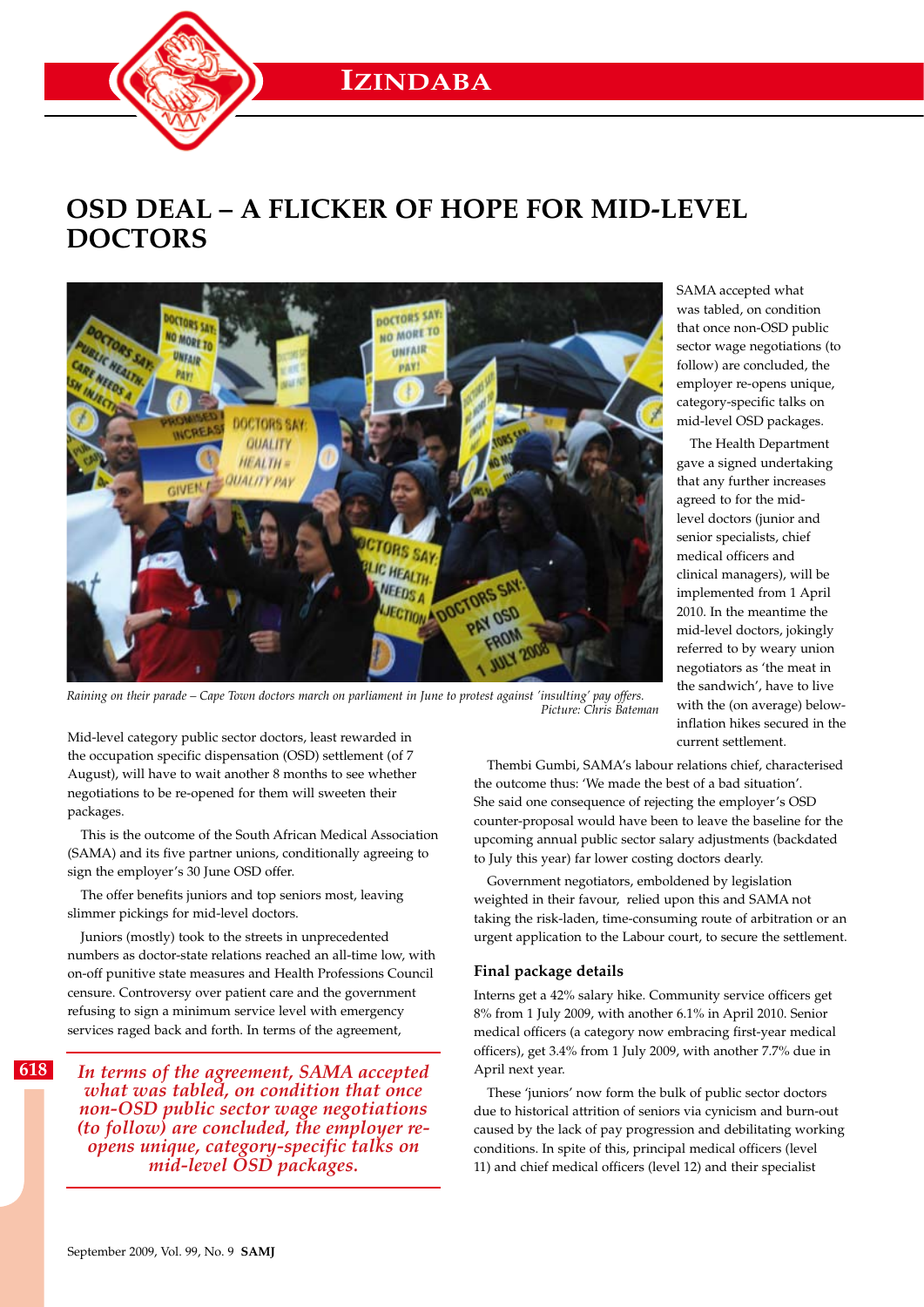

equivalents, got below-inflation increases from 1 July this year (3.7% and 1.5% respectively), improving via a 7.7% and 9.3% 'top-up' respectively in April next year (to which any negotiated gains will be added).

The OSD hikes are also experience-related for each level, with additional percentage increases for 5 years but less than 10, and 10 years and above, enabling certain older hands who were 'stuck' in a level to benefit beyond the average top offer. The notoriously numerous 'notches' in each level were also shrunk with annual performance assessments agreed upon as mandatory in future. Added to this is 5% in lieu of the backpay to July 2008 that doctors were demanding – the originally agreed upon date for OSD implementation.

The five partner unions initially rejected the employer's OSD 30 June package outright – 30 June this year was the agreedupon date for official negotiations to end.

The unions had until 21 July to either accept or declare a dispute – or come up with an alternative strategy – which as it turned out was SAMA's proposal to re-open negotiations on the mid-level doctor categories.

The door for this was held open by Richard Baloyi, the Minister of Public Service Administration, who agreed 'in principle' to the SAMA initiative.

## **Employer's response surprises observers**

Ms Jennifer Chetty, manager of the collective bargaining section of the Public Health and Social Development Sectoral Bargaining Council (PHSDSBC), told *Izindaba* that the employer had taken the proposal on the re-opening of negotiations to its (political) principals. She said the employer would not commit to a (return) date.

When the health department suddenly on 7 August tabled its counter-proposal to defer mid-level doctor salary talks until after the general public sector wage negotiations, most journalists were caught napping. *Izindaba's* wake-up call came via a casual OSD check with a public sector specialist while seeking the phone number of a colleague.

'What, don't you know? They pulled the carpet from under us on Friday,' was his cynical response bemoaning an apparent lack of consultation.

The debate on how much autonomy union negotiators should exercise before seeking mandates and just when to do so began long before the OSD was conceived and will rage on for as long as collective bargaining exists. The OSD settlement puts to rest fears by many doctors that government would 'rob Peter to pay Paul' by reducing the hefty intern hikes to bump up the mid-levels.

Health Minister, Dr Aaron Motsoaledi, had earlier candidly singled out relatively junior doctors, registrars, plus teachers at the top end of the profession as the chief targets of the government offer.

**Izindaba's** *wake-up call came via a casual OSD check with a public sector specialist while seeking the phone number of a colleague.*

*'What, don't you know? They pulled the carpet from under us on Friday,' was his cynical response bemoaning an apparent lack of consultation.*

#### **Will government actually cough up for mid-levels?**

Strategically placed government sources said that because of intense health budget pressures in the context of an overall economic crisis, voluntary additional money for the OSD was 'fairly unlikely'.

They cited overall HIV/AIDS/TB costs (e.g. antiretroviral therapy, CD 4 cell count protocol possibly increasing from 200 to 350, funding better ARV supply lines), two dysfunctional and effectively bankrupt provincial health departments and ongoing infant feeding schemes, as examples.

The staggered OSD doctor offer totals just over R2 billion over two years.

Charles Nupen, Chief Technical Advisor to the International Labour Organisation (ILO) and a former Director of the Council for Conciliation, Mediation and Arbitration (CCMA), was retained by SAMA to advise on strategy during the talks.

He said there was little SAMA could do in the short term to challenge the considerable limitations imposed on it by the current bargaining structures.

SAMA, with some 6 000 public sector doctor members, was only on the PHSDSBC courtesy of the Democratic Union of Nurses of South Africa (DENOSA), which secured its OSD settlement followed by chaotic implementation much earlier.

Nupen suggested SAMA try and persuade the PHSDSBC to amend its constitution to allow a lower membership threshold (currently 10 000 full-time members) or, failing that, to challenge its emasculated collective bargaining power using the Bill of Rights.

## **Chronology of a strike**

The nearly 5-month bargaining marathon was marked by two rounds of controversial doctor strikes, first mainly by members of the breakaway United Doctors Front, and the second including significant numbers of SAMA doctors.

Provincial health departments, their national counterpart and the Health Professions Council of South Africa (HPCSA) used the full extent of the law to try to quell the rebellion. However, thousands of doctors country-wide, fed up with their working conditions, inept management, woeful salaries and inability to provide decent, sometimes even minimal care for their patients, put their jobs on the line to protest.